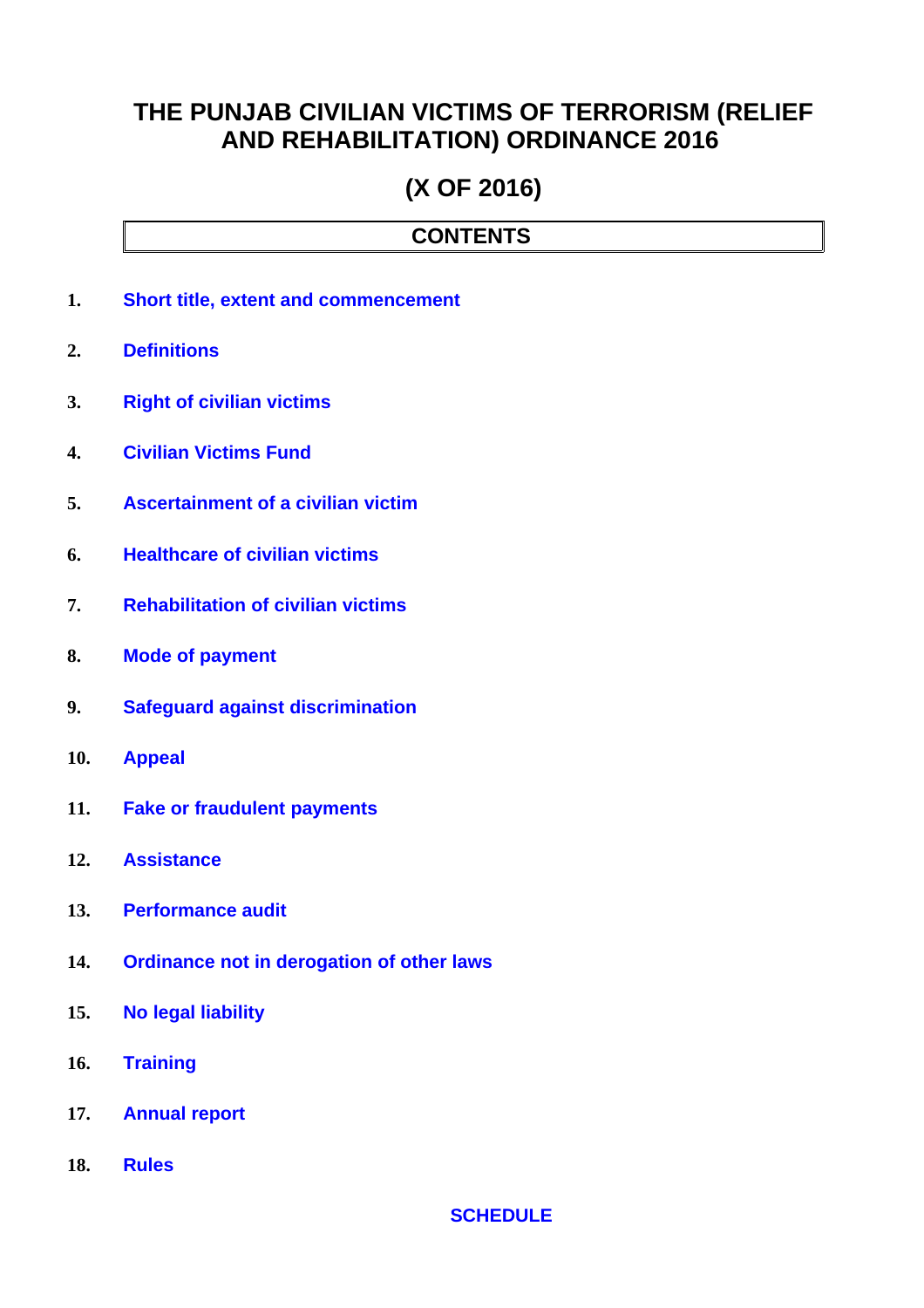#### **TEXT**

#### [1](#page-1-2)**THE PUNJAB CIVILIAN VICTIMS OF TERRORISM (RELIEF AND REHABILITATION) ORDINANCE 2016**

**(X of 2016)**

*[7 March 2016]*

**An**

#### **Ordinance**

#### *to provide for the institutionalized response to redress the hardship faced by the civilian victims and their families owing to an act of terrorism.*

It is necessary to provide for timely recognition and assistance for civilian victims of acts of terrorism; recognizing the right of civilian victims to receive state assistance for relief, healthcare and rehabilitation; arranging for adequate funds for such assistance; establishing an effective mechanism to track, investigate and analyze harm to civilians in acts of terrorism; and, for other purposes.

Provincial Assembly of the Punjab is not in session and Governor of the Punjab is satisfied that circumstances exist which render it necessary to take immediate action.

In exercise of the powers conferred under clause (1) of Article 128 of the Constitution of the Islamic Republic of Pakistan, Governor of the Punjab is pleased to make and promulgate the following Ordinance:

<span id="page-1-1"></span>**1. Short title, extent and commencement**.– (1) This Ordinance may be cited as the Punjab Civilian Victims of Terrorism (Relief and Rehabilitation) Ordinance 2016.

- (2) It extends to whole of the Punjab.
- (3) It shall come into force at once.

#### **2. Definitions**.– In this Ordinance:

- <span id="page-1-0"></span>(a) "civilian victim" means a person, not being a terrorist or a personnel of a law enforcement agency on duty, who suffers harm in body, mind or property owing to an act of terrorism and, in the event of death of the person, includes the spouse of the victim or, in the absence of a spouse but in order of precedence, a child, mother, father, minor sibling or other legal heirs of the victim;
- (b) "Commissioner" means the Commissioner of a division;
- (c) "family member" means the spouse, dependent child, dependent parent and a dependent sibling;
- (d) "Government" means Government of Punjab;
- (e) "healthcare" includes diagnosis and treatment of an illness or trauma;

<span id="page-1-2"></span><sup>&</sup>lt;sup>1</sup>This Ordinance was promulgated by the Governor of the Punjab on 5 March, 2016; and, published in the Punjab Gazette, (Extraordinary), dated: 7 March, 2016; pp. 4109-4115.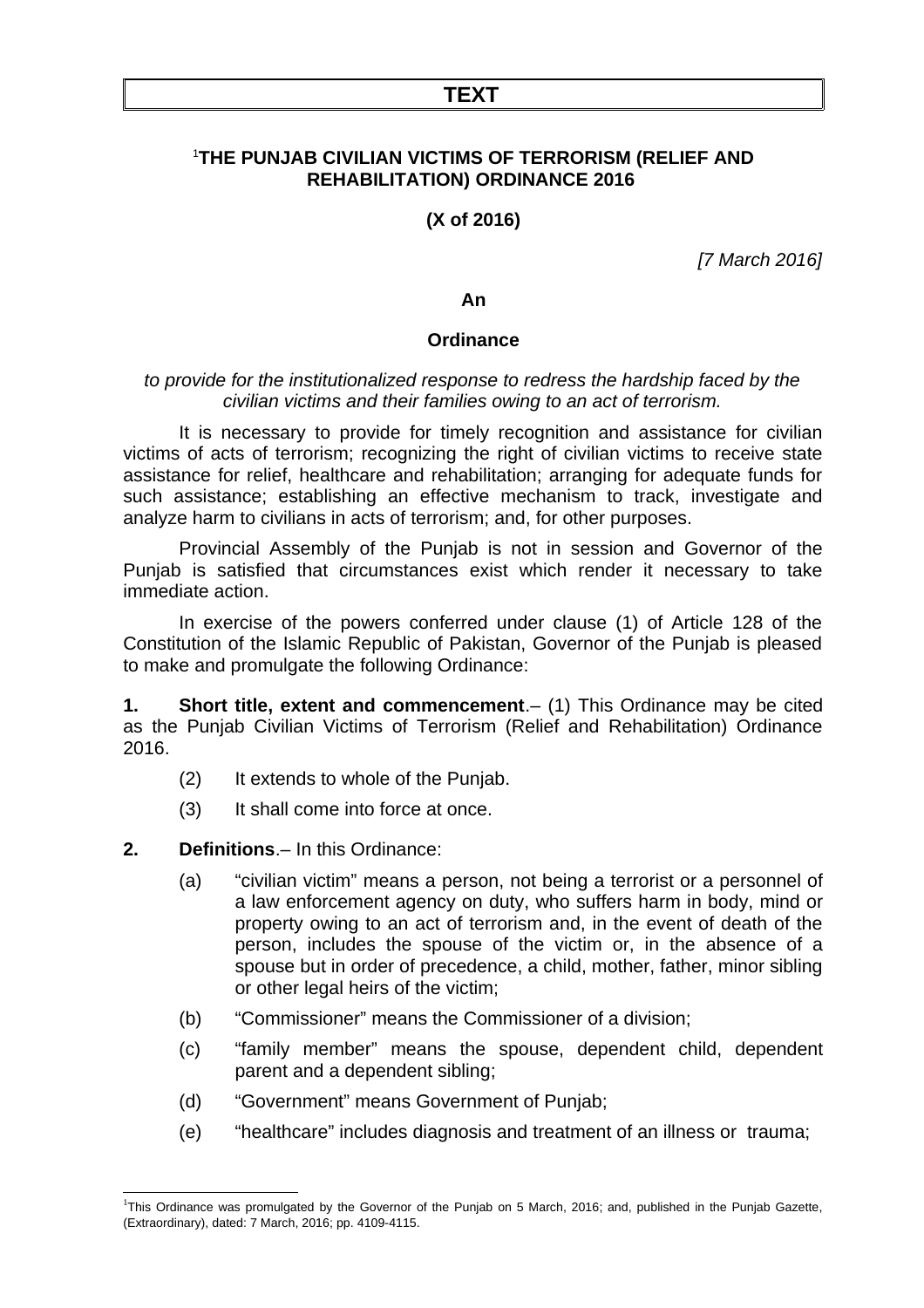- (f) "law enforcement agency" means, the police or any other law enforcement agency notified by the Government;
- (g) "notified officer" means the principal administrative officer of a district or any other person in the service of Pakistan notified by the Government under the Ordinance;
- (h) "prescribed" means prescribed by rules made under the Ordinance;
- (i) "Schedule" means the Schedule appended to the Ordinance;
- (j) "terrorism" or "act of terrorism" has the meaning as assigned to it in clause (x) of section (2) of the Anti-Terrorism Act, 1997 (XXVII of 1997); and
- $(k)$  "terrorist" has the meaning as assigned to it in clause  $(y)$  of section  $(2)$ of the Anti-Terrorism Act, 1997 (XXVII of 1997).

<span id="page-2-2"></span>**3. Right of civilian victims**.– (1) Notwithstanding anything contained in any other law, a civilian victim shall be entitled to the grant specified in the Schedule for the harm caused to body, mind or property owing to an act of terrorism.

(2) The Government may, by notification in the official Gazette, amend the Schedule to increase the amount of grant or add any other category of harm and fix the amount of grant for such harm.

<span id="page-2-1"></span>**4. Civilian Victims Fund**.– (1) The Government shall, by notification in the official Gazette, establish the Civilian Victims Fund, with a dedicated head of account, for timely payment of grants and other benefit to the civilian victims under the Ordinance.

<span id="page-2-0"></span>**5. Ascertainment of a civilian victim**.– (1) The notified officer shall, within reasonable time, preferably within thirty days of an act of terrorism, communicate to the Government the details of the act of terrorism and those of the civilian victims.

- (2) The details of the act of terrorism may include:
- (a) the time, date, place and nature of the act;
- (b) the device or devices used in the act of terrorism, such as bomb, explosive or inflammable substance, firearm or any other device;
- (c) a statement, if possible, about the terrorist or terrorists involved in the act of terrorism and the aim of the act of terrorism;
- (d) the name and details of the civilian victim;
- (e) the nature of injuries as determined by Surgeon Medicolegal Punjab or the Standing Medical Board in the Punjab;
- (f) the nature and details of harm caused to the property of the civilian victim;
- (g) the name with details of the spouse and other family members of the civilian victim;
- (h) the entitlement of the civilian victim to payment of grant under section 3;
- (i) additional or monthly grant which may be paid to a civilian victim with reasons for such recommendation; and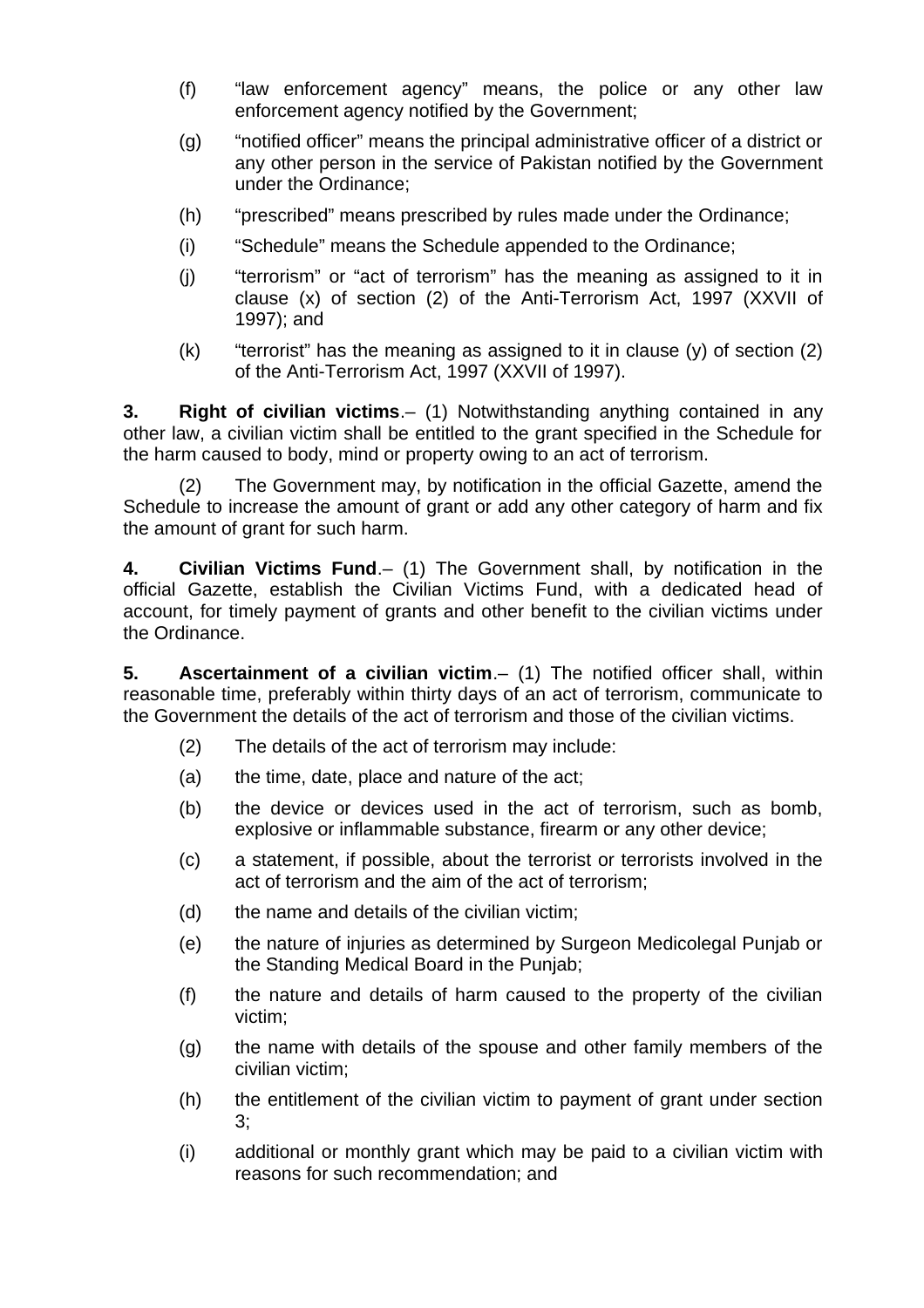(j) reports of a law enforcement agency, health, building and livestock departments.

(3) The Government shall, within fifteen days from the receipt of communication from the notified officer and under intimation to the notified officer, transfer the requisite grant payable to the civilian victim in the prescribed manner.

<span id="page-3-4"></span>**6. Healthcare of civilian victims**.– (1) The notified officer shall ensure immediate free medical treatment of a civilian victim from a hospital, owned or controlled by the Government, local authority or any entity or agency of the Government.

(2) In case of non-availability of the treatment in a health facility mentioned in subsection (1), the hospital may refer the case to a private medical facility as per prevalent rules.

(3) The referring hospital shall verify the vouchers for payment to the private health facility in the prescribed manner.

<span id="page-3-3"></span>**7. Rehabilitation of civilian victims**.– (1) In addition to the medical treatment and payment of grant to the civilian victim, the notified officer may, for reasons to be recorded in writing, recommend measures to the Government for rehabilitation of the civilian victim.

- (2) The measures under subsection (1) may include:
- (a) monthly grants to the civilian victim for a specified period;
- (b) education or vocational training of the civilian victim or his family members at Government's expense; and
- (c) continued healthcare of the civilian victim and his family members.

(3) If the Government receives any recommendation under this section, it may, wholly or partially, accept the recommendation of the notified officer or reject it, with reasons to be recorded and communicated in writing.

(4) The Government may, on its own motion, in the prescribed manner, direct the notified officer to undertake a scheme for the rehabilitation of a class of civilian victims and their family members with special emphasis on education of dependent children, provision of livelihood to the civilian victims and their family members and of continued healthcare.

<span id="page-3-2"></span>**8. Mode of payment**.– (1) The Government may adopt any appropriate mode of payment that may have become available because of modern devices or techniques, for timely payment under the Ordinance.

(2) The notified officer shall, in the prescribed form, maintain a detailed record of the payments made to the civilian victims or his family members and the cost incurred on his treatment or rehabilitation.

<span id="page-3-1"></span>**9. Safeguard against discrimination**.– No civilian victim otherwise eligible for any grant or other benefits under the Ordinance shall be discriminated against in respect of any such grant or benefits on the ground only of age, religion, race, caste, sex, colour, residence or place of birth.

<span id="page-3-0"></span>**10. Appeal**.– (1) A person aggrieved by any decision of the notified officer may, within thirty days from the date of communication of the decision, prefer an appeal to the Commissioner or any other officer notified for the purpose by the Government.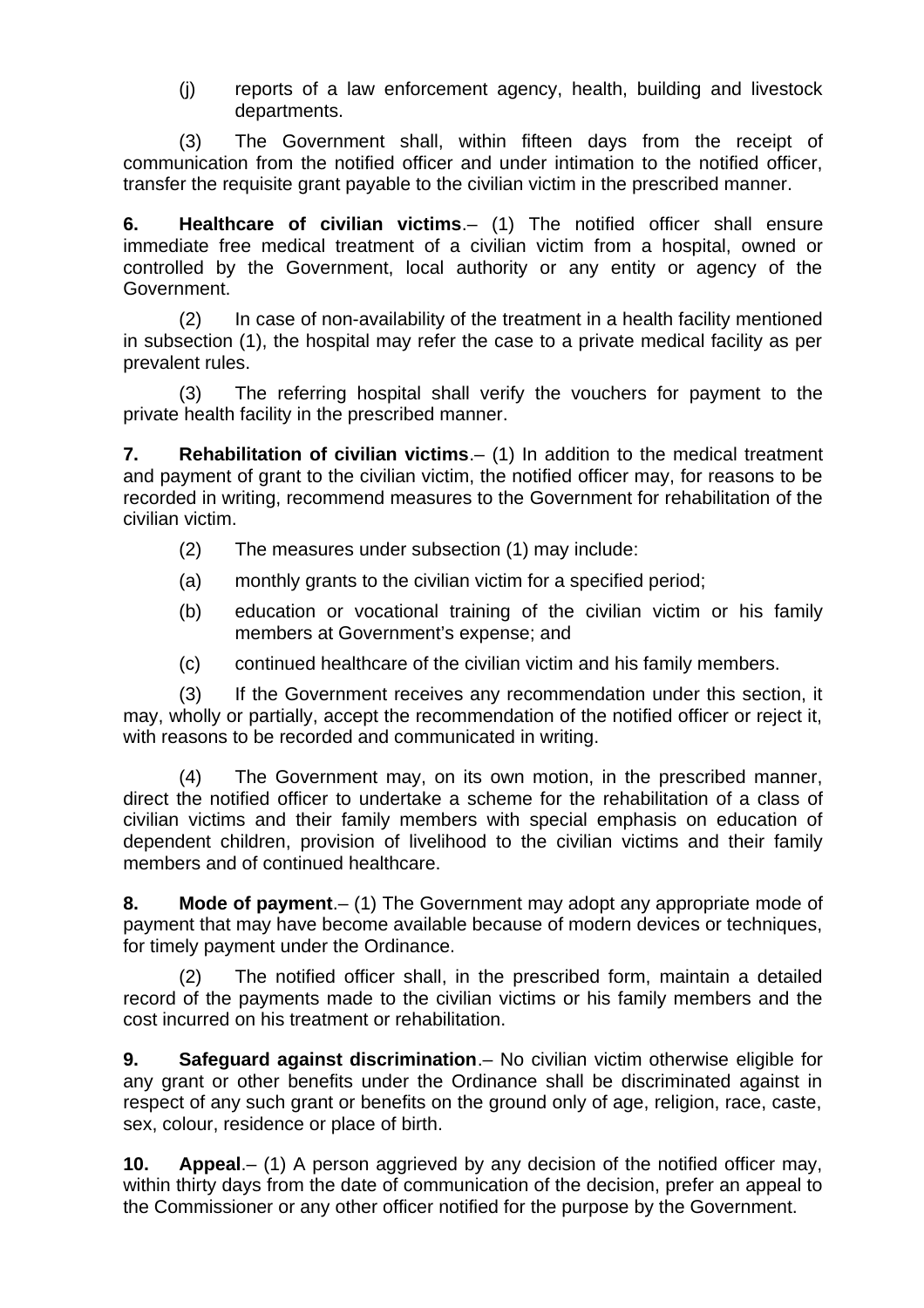(2) The appellate authority shall afford an opportunity of hearing to any interested person and shall, through a speaking order, decide the appeal within thirty days from the date of filing of the appeal, and the decision of the appellate authority shall be final.

<span id="page-4-5"></span>**11. Fake or fraudulent payments**.– (1) If the notified officer or the Commissioner has reasons to believe that any payment under the Ordinance has been obtained or made through fraud or misrepresentation, the notified officer or the Commissioner may, in addition to taking any other action under any law, recover the amount so paid as arrears of land revenue, after affording the concerned person an opportunity of hearing.

(2) Any person, aggrieved by the decision of the notified officer or, as the case may be, the Commissioner under subsection (1), may, within thirty days from the date of communication of the decision, prefer an appeal to the Commissioner or, as the case may be, to the Government.

(3) The Commissioner or the Government, as the case may be, shall afford an opportunity of hearing to any interested person and shall, through a speaking order, decide the appeal within thirty days from the date of filing of the appeal, and the decision of the appellate authority shall be final.

<span id="page-4-4"></span>**12. Assistance**.– (1) All officers and agencies of the Government in the district or division shall assist the Commissioner and the notified officer in the performance of their functions under the Ordinance.

(2) In the performance of their functions under the Ordinance, the Commissioner or the notified officer may call for any information from any agency of the Government and such agency shall immediately provide the requisite information.

<span id="page-4-3"></span>**13. Performance audit**.– (1) The Government may conduct or cause to be conducted the performance audit of the services rendered and payments made on periodic basis under the Ordinance.

(2) The performance audit shall include, among others, the details of the quality of services provided by the notified officers, Commissioners and the Government to the civilian victims, the identification of weaknesses or lapses and the recommendations for improvement.

<span id="page-4-2"></span>**14. Ordinance not in derogation of other laws**.– (1) Save as otherwise provided in the Ordinance, the provisions of the Ordinance are in addition to and not in derogation of any other law.

(2) Notwithstanding anything contained in the Ordinance, the right to compensation of any person shall not be extinguished or varied and the Government or any of its functionaries shall not be absolved from any liability under any other law.

<span id="page-4-1"></span>**15. No legal liability**.– (1) Notwithstanding anything contained in any law, any payment made to a civilian victim under the Ordinance shall not be construed as admission of any wrong on the part of the Government or any functionary of the Government.

<span id="page-4-0"></span>**16. Training**.– The Government shall, at regular intervals, arrange training of the notified officers, Commissioners and personnel of law enforcement agencies, health, building and livestock departments for achieving the purposes of the Ordinance.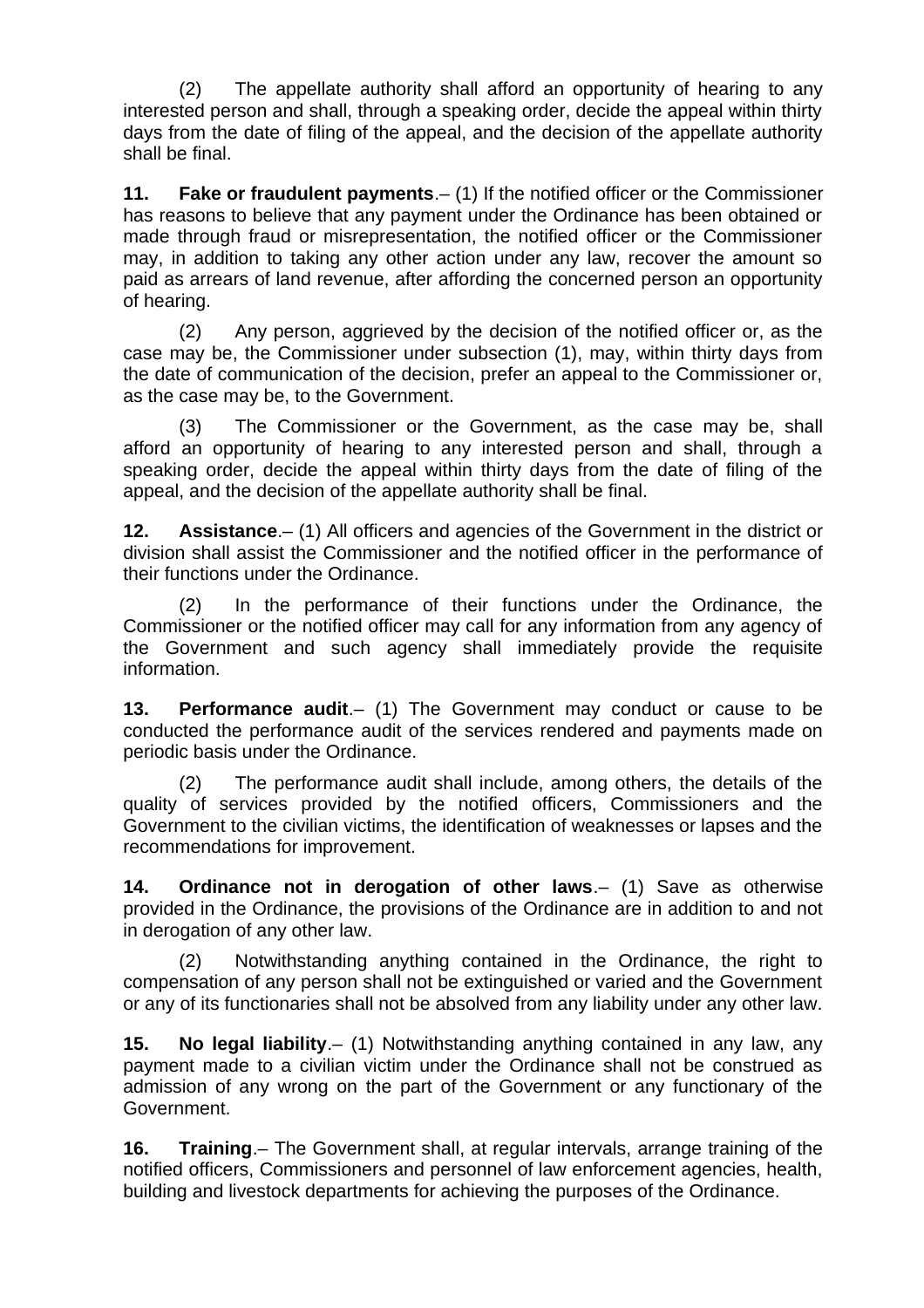**17. Annual report**.– (1) The Government shall, within three months of the close of a financial year, submit to the Provincial Assembly an annual report.

- <span id="page-5-1"></span>(2) The annual report shall consist of:
- (a) the details of the civilian victims and a comprehensive statement of the payments made during the preceding financial year;
- (b) reasons for delay, if any, in making payments to the civilian victims and the remedial steps taken or proposed to be taken;
- (c) the salient features of the performance audit report, if any; and
- (d) any other matters considered appropriate by the Government or as may be prescribed.

**18. Rules**.– (1) The Government may, by notification in the official Gazette, make rules for carrying out the purposes of the Ordinance.

- <span id="page-5-0"></span>(2) In particular, the rules may provide for any of the following matters:
- (a) submission of application to a notified officer;
- (b) mode, manner and periodicity of the payments made to a civilian victim or any of his family members;
- (c) repair or construction of a dwelling unit of a civilian victim;
- (d) compensation for loss of livestock or business establishment of a civilian victim;
- (e) details of communications between the notified officers and the Government for timely payment to the civilian victim and authenticity of communication;
- (f) rehabilitation of the civilian victim and his family members;
- (g) medical treatment of the civilian victim;
- (h) maintenance of records and publication of information under the Ordinance;
- (i) procedure for decision of applications and appeals under the Ordinance; and
- (j) maintenance of accounts.